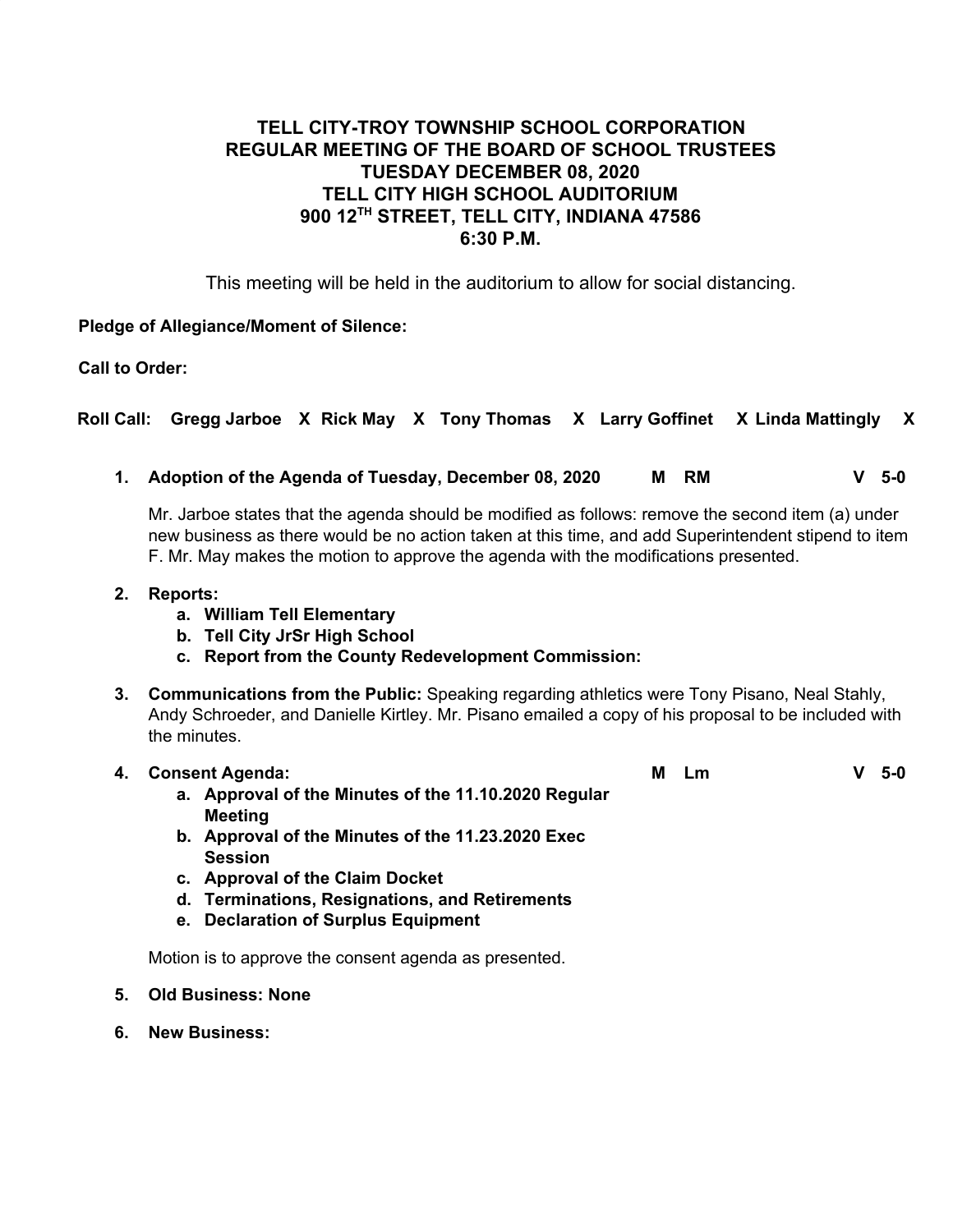# **a. RESOLUTION OF APPRECIATION M LM V 5-0**

**BE IT RESOLVED:** That because the **TELL CITY-TROY TOWNSHIP FOOD SERVICE EMPLOYEES** have faithfully served our students and this community throughout the continuing COVID-19 Pandemic, this resolution of appreciation is to be therefore, duly adopted and entered into the minutes to become a permanent part thereto, and

**BE IT ADDITIONALLY RESOLVED:** That their willingness to give of their time, their creative approach and problem solving, and their dedication to this community have ensured that the students of Tell City-Troy Township have had uninterrupted access to healthy meals, regardless of the status of the schools, and they have been a positive force as the school system has adapted to the ever changing rules and regulations imposed due to the pandemic, and

**BE IT FINALLY RESOLVED:** That a public vote of thanks be given to **TELL CITY-TROY TOWNSHIP FOOD SERVICE EMPLOYEES** from the Board of School Trustees, the School Administration, and the community of Tell City-Troy Township for their outstanding service, for their dedication to the students and community, for their kindness and compassion, and for the hard work that was necessary to provide this invaluable service.

Duly adopted this  $8<sup>th</sup>$  Day of December, 2020 by:

# **TELL CITY-TROY TOWNSHIP BOARD OF SCHOOL TRUSTEES**

Motion was to approve the resolution as presented.

| $\mathbf{a}$ | <b>William Tell Elementary</b>                                                                                                                                                                  | NO ACTION ON THIS ITME | м |                                           | v |       |  |
|--------------|-------------------------------------------------------------------------------------------------------------------------------------------------------------------------------------------------|------------------------|---|-------------------------------------------|---|-------|--|
|              | <b>Evening Custodian</b><br>2. Program Assistant                                                                                                                                                |                        |   | <del>1. Ian Hamm</del><br>2. Jaclyn Emery |   |       |  |
|              | lan's background check and application have been included. We have the application for Jaclyn, but<br>no background check at this time, so her hire should be conditional upon a clean history. |                        |   |                                           |   |       |  |
| b.           | <b>Tell City Jr.Sr. High School</b>                                                                                                                                                             |                        | м | <b>LG</b>                                 |   | $5-0$ |  |
|              | 1. Program Assistant                                                                                                                                                                            |                        |   | <b>Heather Wroe</b><br>1                  |   |       |  |
|              | Heather has a background check on file and has been working since December 2. This approval<br>is retroactive to that date. Motion is to approve as recommended.                                |                        |   |                                           |   |       |  |
| C.           | <b>Athletics</b>                                                                                                                                                                                |                        | м | <b>RM</b>                                 |   | $5-0$ |  |
|              | <b>Volunteer Diving Coach</b><br>1.                                                                                                                                                             |                        |   | 1. Josh Gaynor                            |   |       |  |
|              | Background check included with the recommendation. Motion is to approve as recommended.                                                                                                         |                        |   |                                           |   |       |  |
| d.           | <b>TEACHER APPRECIATION GRANT (TAG)</b>                                                                                                                                                         |                        | м | <b>RM</b>                                 |   | 5-0   |  |
|              | Teacher appropriation graph funds received by the Corporation shall be distributed to licensed                                                                                                  |                        |   |                                           |   |       |  |

Teacher appreciation grant funds received by the Corporation shall be distributed to licensed teachers who meet the following criteria:

employed in the classroom (including providing instruction in a virtual classroom setting);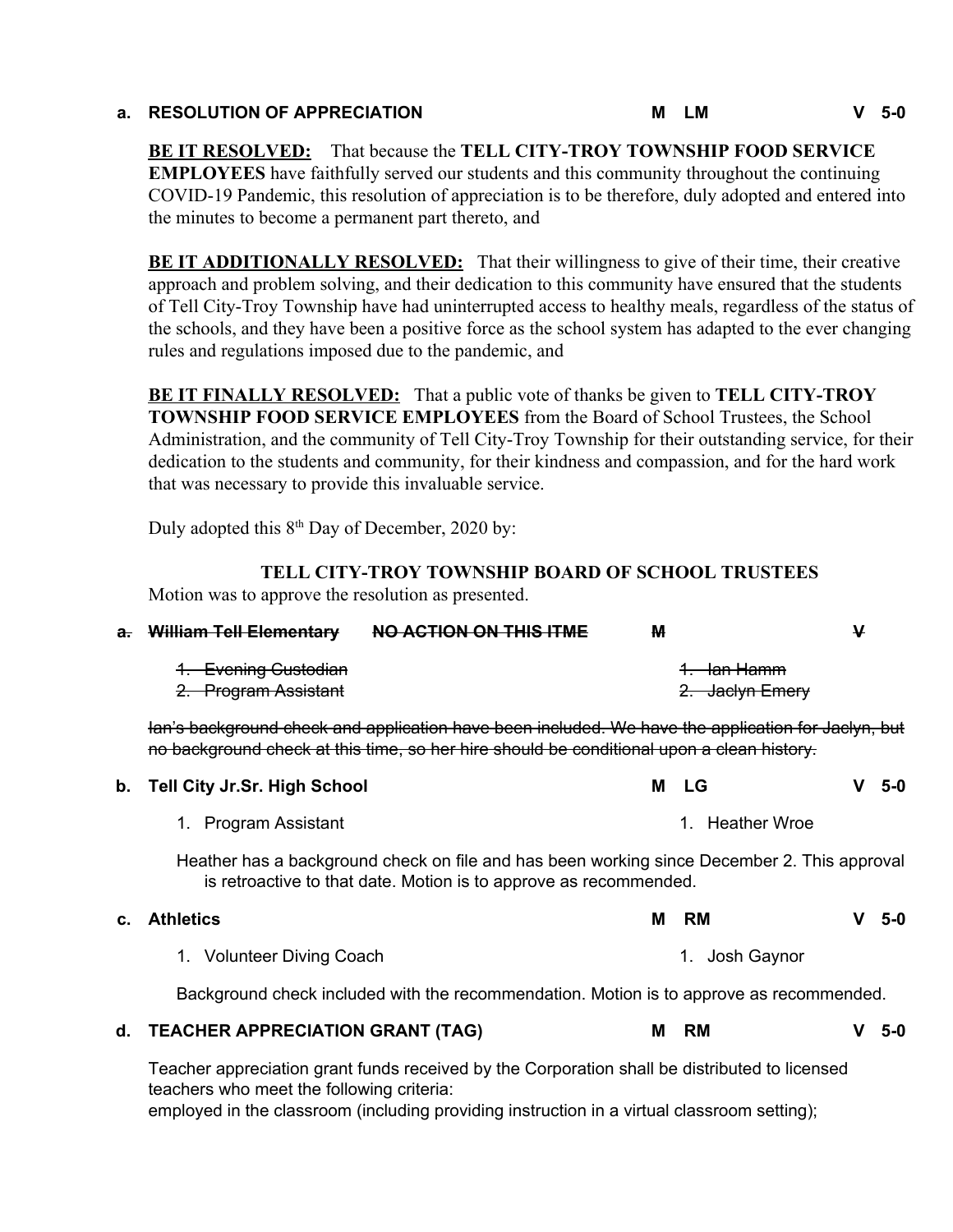rated as Effective or Highly Effective on their most recent performance evaluation; and employed by the Corporation as of December 1st of the year in which the teacher appreciation grant funds are received by the Corporation.

The Corporation shall distribute the teacher appreciation grant funds as follows:

The Corporation shall not allocate a percentage of the Teacher Appreciation Grant funds received to provide a supplemental award to each teacher with less than five (5) years of service who is rated as highly effective or effective on the most recent performance evaluation.

A cash stipend as determined by the Superintendent shall be distributed to all teachers in the Corporation who are rated as Effective; and

A cash stipend in an amount that is twenty-five percent (25%) more than the stipend given the teachers rated as Effective shall be distributed to all teachers in the Corporation who are rated as Highly Effective.

If the Corporation is the local educational agency (LEA) or lead school corporation that administers a special education cooperative or joint services program or a career and technical education program, including programs managed under I.C. 20-26-10, 20-35-5, 20-37, or I.C. 36-1-7, then it shall award teacher appreciation grant stipends to and carry out the other responsibilities of an employing school corporation under this section for the teachers in the special education program or career and technical education program with respect to the teacher appreciation grant funds it receives on behalf of those teachers.

A stipend to an individual teacher in a particular year is not subject to collective bargaining but is discussable and is in addition to the minimum salary or increases in the salary set under I.C. 20-28-9-1.5.

The Corporation shall distribute all stipends from a teacher appreciation grant to individual teachers within twenty (20) business days of the date the IDOE distributes the teacher appreciation grant funds to the Corporation.

This policy shall be reviewed annually by the Board and shall be submitted to the IDOE annually by the Superintendent as indicated above.

| <b>TAG AMOUNT</b>                   |            | \$51,014.72 |  |  |  |  |
|-------------------------------------|------------|-------------|--|--|--|--|
| Amount for SPED Co-Op Employees     | \$2,633.55 |             |  |  |  |  |
| <b>Total Amount for TCTTSC</b>      |            | \$48,381.17 |  |  |  |  |
| Formula: TAG = $#E(X) + #HE(1.25X)$ |            |             |  |  |  |  |
| $X$ (Effective Amount) =            | \$506.61   |             |  |  |  |  |
| <b>Highly Effective Amount=</b>     |            | \$633.26    |  |  |  |  |
| <b>Qualifying Teachers</b>          | 87         |             |  |  |  |  |
| <b>Effective Teachers</b>           | 53         |             |  |  |  |  |
| <b>Highly Effective Teachers</b>    | 34         |             |  |  |  |  |

Motion was made to approve the disbursement as presented.

**e. 2021 Support Staff Handbook (Second Read) M TT V 5-0**

Last month you were provided the support staff handbook to update for 2021. This is the second read.

The only proposed changes are to update the dates, clarify part-time/full-time benefits, and an updated job description for Special Education Bus Driver.

I am also recommending the following:

\$750.00 one time stipend for all non-salaried support staff (\$54,750)

\$1,000.00 one time stipend for all salaried support staff. (\$13,000)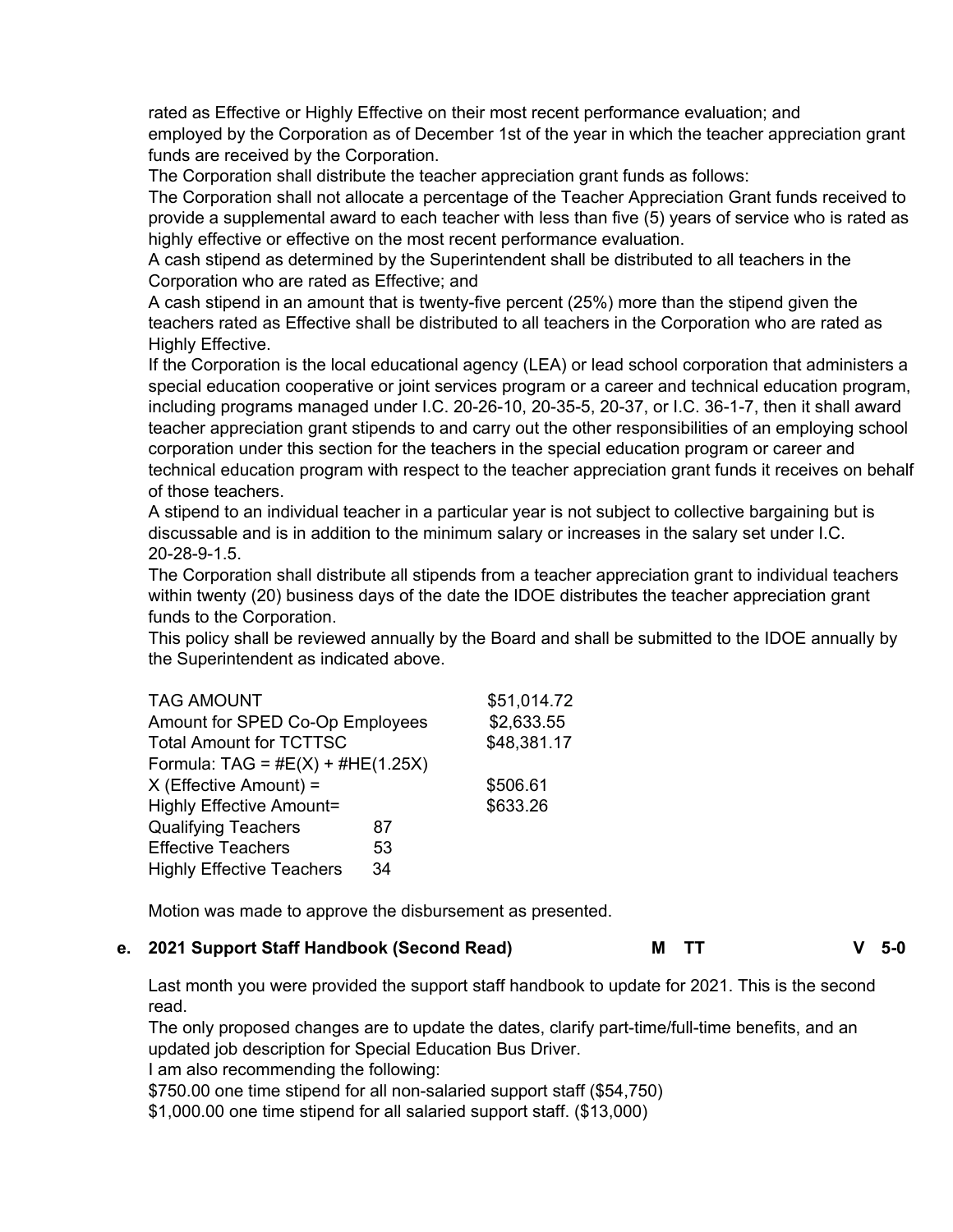All support staff eligible for and enrolled in the Corporation Health Insurance plan will also receive the (2) Health Insurance Premium Holidays and their share of the 50% of the health insurance refund.

Motion is to approve the support staff handbook as presented.

**f. Administrative TAG M RM V 5-0**

As we have done in the past, I recommend the administrators receive the appropriate TAG amount based on their evaluations. This would be paid from the Education Fund. Mr. Jarboe adds that to this item the Superintendent: the board is approving the sale of all unused vacation days as a result of the COVID-19 Pandemic, and provides the superintendent with the same stipends as the administration. Motion is to approve as presented.

# **g. Update on Schools:**

# **TC PLAN PRE-NOVEMBER 17**

The plan was based on guidance from the Indiana Department of Health, received on 09.30.20 (PACKET EXHIBIT A). This color coded chart clearly defined recommendations for school, athletics, and community engagement based on the color coded community spread indicators. For schools, in Orange it recommended virtual learning for 7-12 and banned large assemblies. In Red, it recommended considering virtual learning for K-12 and banned large assemblies. For the majority of the fall, the schools were able to remain open as there was minimal spread in the classrooms. Even with the community in RED, the local health department supported in person instruction.

Many community events were postponed (National Honors Society) or will be done virtually (choral, band) due to the recommendations to cancel social events in the Red, allow only participants in Orange, and households in Yellow.

For our fall sports we adhered to guidance and maintained social distancing. At the end of the fall season we began to observe COVID spread amongst the athletes. This trend continued into the winter sports season. Athletic directors, principals, and superintendents discussed winter sports based on the guidance from the Indiana Department of Health and within our conference came up with very similar versions of the below.

**HS Boys and Girls Basketball and Wrestling (BTSA) -** Each TC athlete, cheerleader, manager, pep band member and coach is allowed up to four household members. If they do not live within the household, they are not able to get into the game. The gate worker will have a roster and list of the household members. He/She will check off the four household members that attend that game (there can be more than four household members listed, but only four can enter). There will only be one entrance into the game, the student parking lot doors/cafeteria hallway entrance. Families can pay at the gate for \$5/person. The away team's ticket allotment will be 2 tickets per athlete, coach, manager. Away team's admin will be able to sign in at the gate.

**HS Swimming (TCJSHS Pool) -** No spectators. Parents will have an opportunity to be a timer, scoreboard operator, or public address announcer.

**JH Basketball (BTSA) -** 4 tickets per athlete. Must be household members. The gate worker will have a roster and list of the household members. He/She will check off the four household members that attend that game (there can be more than four household members listed, but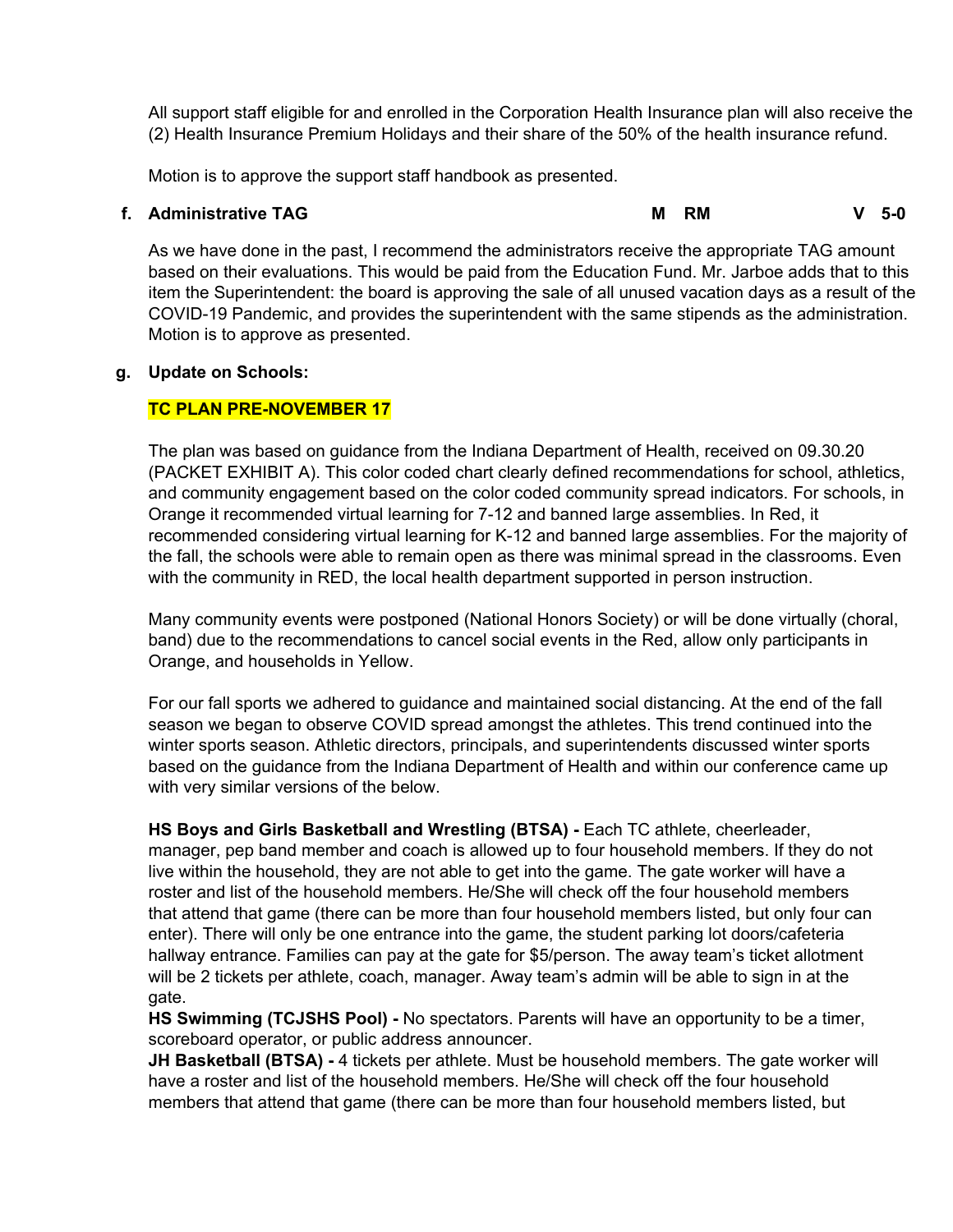only four can attend). Away team will be sent 2 tickets per athlete and coach. Families can pay at the gate for \$3/person

**Elem. Basketball (WTE Gym) -** 2 tickets per athlete. Must be household members. The gate worker will have a roster and list of the household members. He/She will check off the two household members that attend that game (there can be more than two household members listed). Away team will be sent 2 tickets per athlete/coach.

**On November 13, 2020** (after the board was presented with the above plan) the Governor released a new executive order, and on November 17, 2020 the Indiana Department of Health released an updated color coded guidance sheet (EXHIBIT B). The new guidance softens the regulation on attendance at school in Orange and Red and encourages discussion with local Health Departments. The new guidance also greatly softens restrictions at athletic contests, allowing for parents and guardians at events in the Red, and capping attendance to 25% capacity in the Orange.

The new guidance continues to discourage social events such as choir performances, band performances, and programs or assemblies, allowing only 25 people in Red and 50 in Orange.

After Perry County earned the Red designation, we had an outbreak within a sports team. That team was quarantined for two weeks. Following that, another team had students test positive for COVID and that team was quarantined for two weeks. With the spread between and quarantine of our athletes impacting the entire JSHS, the health department suggested action was necessary to slow/stop the spread of the virus.

**On Tuesday, November 24, 2020** it was announced that the JSHS would go virtual for two weeks following Thanksgiving Break. As we were not in session, ECA's were also stopped for two weeks. ECA's at WTE were stopped, but in person school was still allowed since there was substantially less impact from COVID at WTE.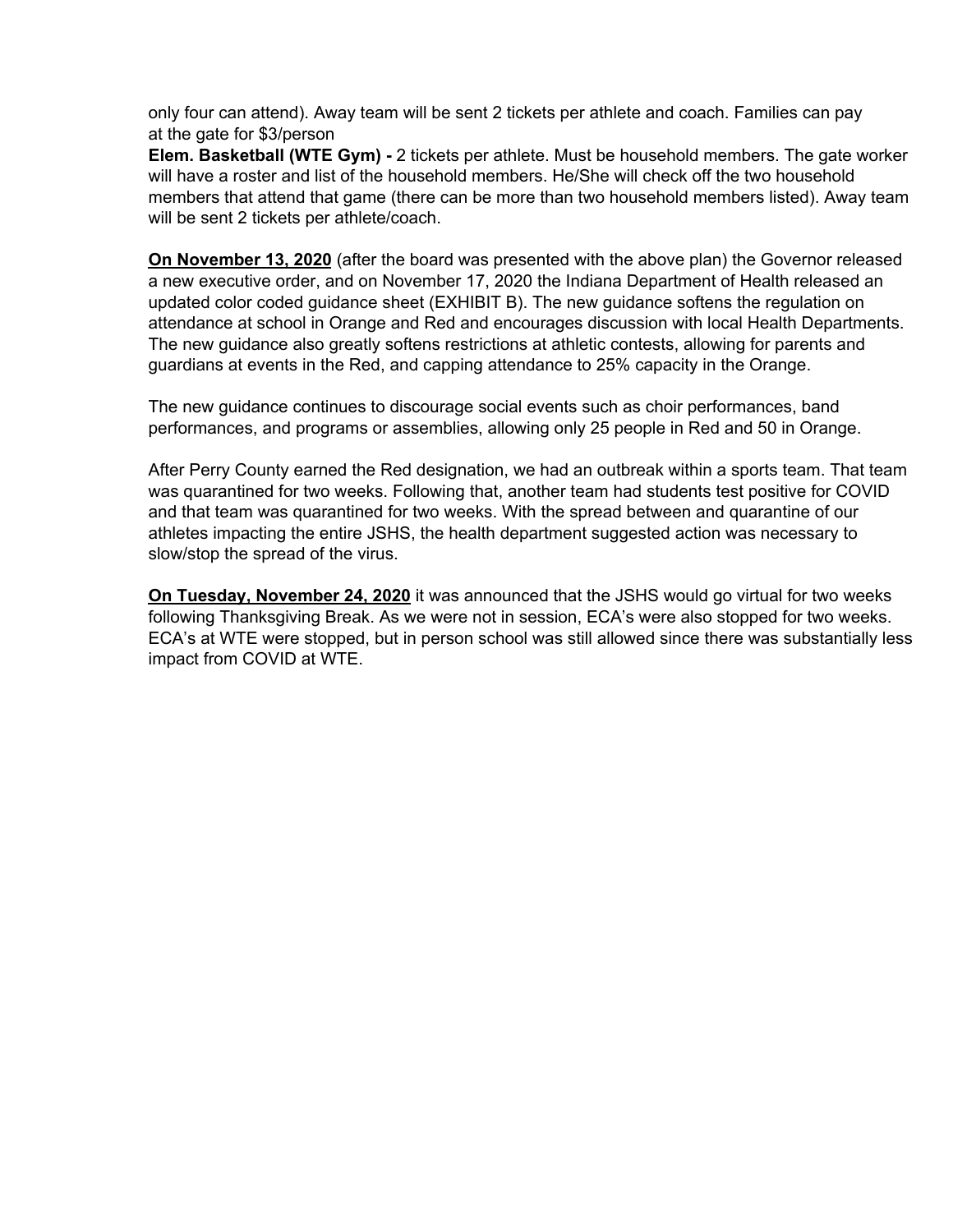

The two week pause on in person attendance at the JSHS concludes **12.11.20.** As of the creation of the board packet, all but three JSHS students should be off of quarantine at this time, and all but 36 elementary students should be off of quarantine. It should be noted that those 18 elementary students' exposure has been outside of school (and that is why they extend past our return on 12.14.20) and 18 were quarantined today (12.03.20). Students that were quarantined today will be under the new CDC guidance (outlined below).

**As of 12.02.2020** the CDC has modified its guidance. Local public health authorities may determine and establish the quarantine options for their jurisdictions.

*CDC currently recommends a quarantine period of 14 days.* However, based on local circumstances and resources, the following options to shorten quarantine are acceptable alternatives.

- *Quarantine can end after Day 10 without testing and if no symptoms have been reported during daily monitoring.* With this strategy, residual post-quarantine transmission risk is estimated to be about 1% with an upper limit of about 10%.
- *Quarantine can end after Day 7 if a diagnostic specimen tests negative and if no symptoms were reported during daily monitoring.* The specimen may be collected and tested within 48 hours before the time of planned quarantine discontinuation (e.g., in anticipation of testing delays), but quarantine cannot be discontinued earlier than after Day 7. With this strategy, the residual post-quarantine transmission risk is estimated to be about 5% with an upper limit of about 12%.

In both cases, additional criteria (e.g., continued symptom monitoring and masking through Day 14) must be met and are outlined in the full text.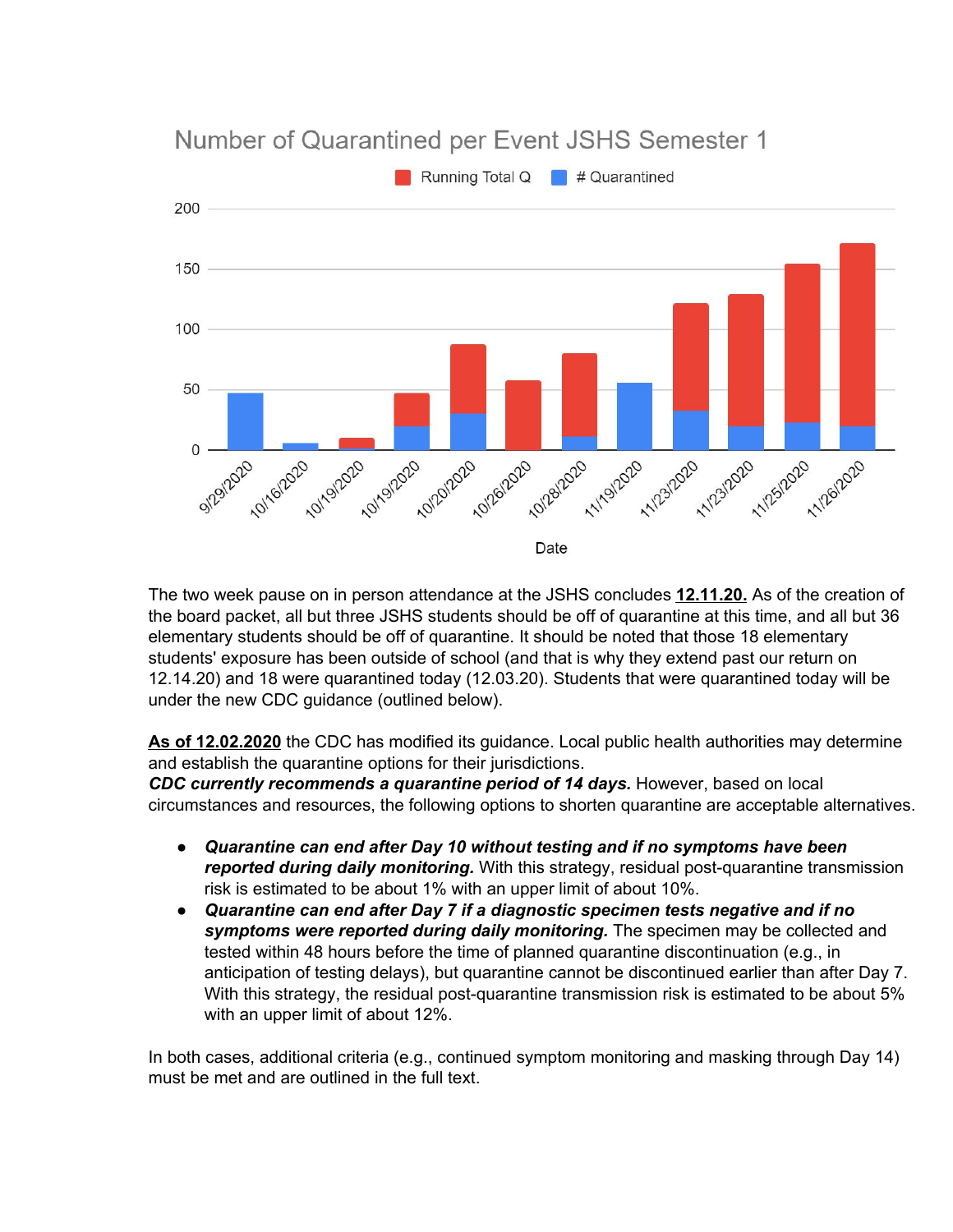Per ISDH, students will be allowed back into the classroom as well as be allowed to participate in ECA's.

<https://www.cdc.gov/coronavirus/2019-ncov/more/scientific-brief-options-to-reduce-quarantine.html>

Included are scenarios for the Holiday Classic. There are options and considerations for if Perry Co. is RED and Spencer Co. is Orange. Mr. Brunner is working with athletic directors to operate within the scope of the guidelines we received while allowing for as much attendance as possible.

The board voted on the following items:

### **Should students return on 12.14.20**

LM motions that JSHS students should return on 12.14.20. GJ adds that in this motion a trigger should be included that will result in a 2 week virtual break if 20% or more students at either building are quarantined. Motion passes 5-0

### **Should Athletics resume on 12.14.20**

LM motions that we resume ECA's on 12.14.20. Motion passes 5-0

### **New Guidance From Gov. Holcomb regarding attendance at IHSAA events:**

Red: Athletes, Parents/Guardians only. Orange/Yellow: 25% capacity. Swim is an outlier as there is not enough room for 25% capacity and social distancing. Blue: Discuss with department of health Events (band, choir, academics) are still greatly limited by executive order: Blue: 250 Total Yellow: 100 Total Orange: 50 Total Red: 25 Total LG motions that the updated guidelines be accepted, and the motion passes 5-0.

**7/10/14 Day Quarantine Rule:** At this time, we are not capable of providing the students with the social distancing required by the new CDC guidelines. My recommendation to the board would be to continue on with the 14 day quarantine rule for all students. Staff members would be addressed on a case by case basis.

RM motions that we mandate a 14 day quarantine for all students. Motion passes 5-0.

**Holiday Classic:** Mr. Brunner and Mr. Ramsey presented a proposal for the Holiday Classic in the event that the county is RED.

RM motions that Mr. Brunner proceed with the plan submitted for the Holiday Classic. Motion passes 5-0.

# **h. Extended Overnight Trip Request M GJ V 5-0**

This request is dependent on the decision(s) made in the previous agenda item. The wrestling team has been invited to an invitational in Fort Wayne. The board did allow this trip last year even though it exceeds the established travel range. If this request is granted, I recommend it be done so taking into consideration not only the level of community spread in Perry County, but also that of the hosting county (Allen County). The decision on TCTTSC participation will be made prior to the event, and will be based on community spread, discussion with the athletic director, and after consultation of the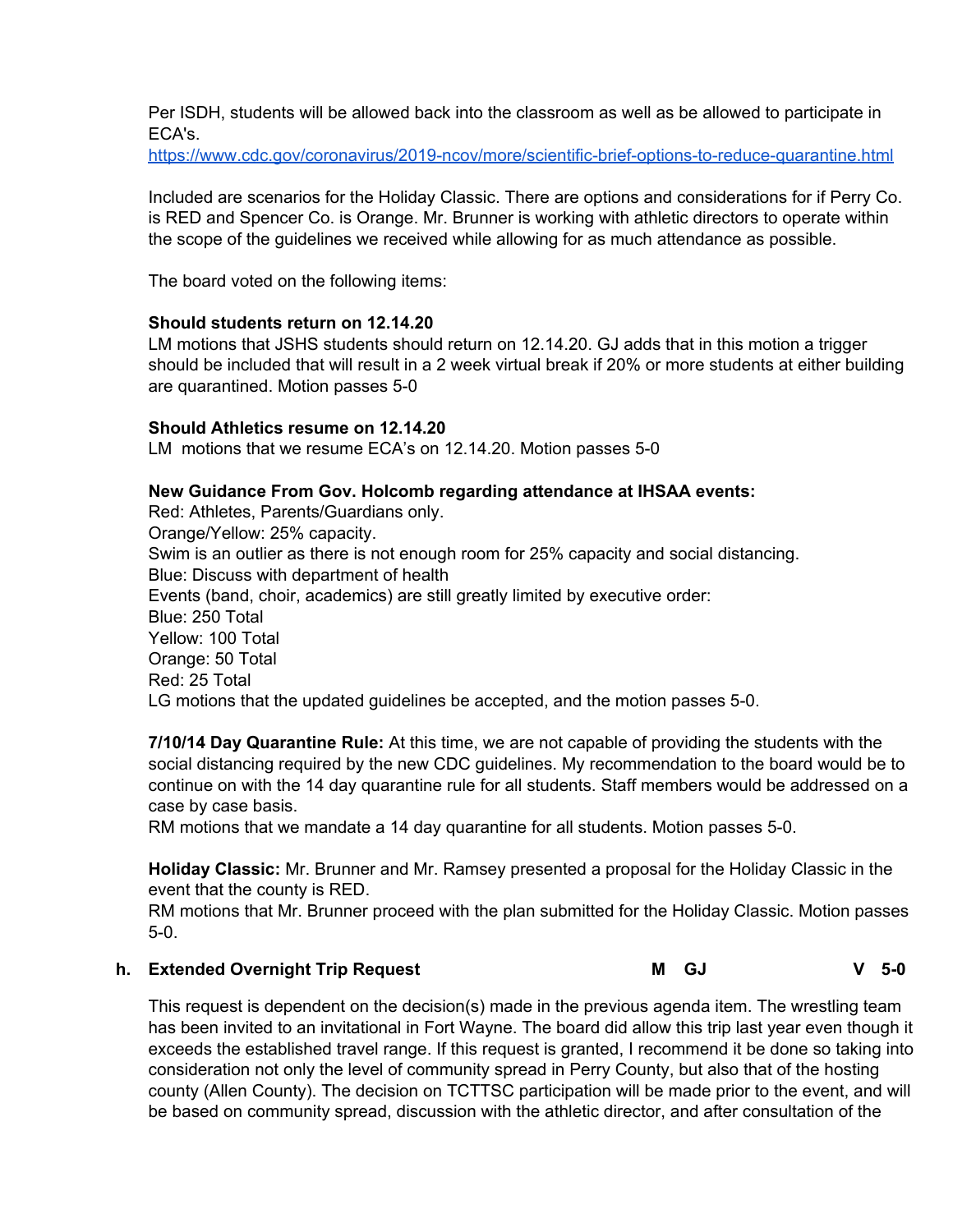weather forecast to ensure travel can be safely accomplished. Trip approved as presented and based on a review of the current status.

**i. Approval to Pay Year End Claims M TT V 5-0**

This allows us to issue pre-written checks prior to December 31 for expenses other than the normal pre-written expenses (taxes, insurance, benefits, reimbursements) so that we can get appropriations off the books before year end. Motion is to allow the treasurer to issue pre-written checks.

#### **j. RESOLUTION OF APPRECIATION M RM V 4-0**

## **RESOLUTION OF APPRECIATION**

# **GREGG JARBOE**

**BE IT RESOLVED:** That because GREGG JARBOE has faithfully served this community in the position of member of the Board of School Trustees, this resolution of appreciation is to be therefore, duly adopted and entered into the minutes to become a permanent part thereto, and

**BE IT ADDITIONALLY RESOLVED:** That his willingness to give of his time, his steadfast leadership and creative approach to solving problems has proven to be a positive force as the school system has undergone continual change to the betterment of educational opportunities for our young people, and

**BE IT FINALLY RESOLVED:** That a public vote of thanks be given to GREGG JARBOE from the Board of School Trustees, the School Administration and the community of Tell City-Troy Township for his outstanding service, for his understanding of human potential, for his need to take a firm stand on divisive issues, for his capacity to provide consistent leadership, for his professional understanding of school finance and for his sincere guidance in the development of sound policy to guide educational practice for the students of this community.

Duly adopted this  $8<sup>th</sup>$  Day of December, 2020 by: **TELL CITY-TROY TOWNSHIP BOARD OF SCHOOL TRUSTEES**

Motion was to approve the resolution; Mr. Jarboe abstains from the vote.

# **7. Such Other Business as May Come Before the Board:**

#### **8. Adjournment:**

# **a. Adjourned by Gregg Jarboe, 7:33 PM**

In accordance with the Americans with Disabilities Act, if anyone wishes to attend, hear or present evidence at the public meeting on the above referenced matter(s), and is in need of reasonable accommodation, please contact the Office of the Superintendent of the Tell City-Troy Township School Corporation, so that accommodations can be made. The Superintendent may be contacted by mailing to Tell City-Troy Township School Corporation, 837 17<sup>th</sup>., Tell City, IN 47586, or by telephoning (812) 547-3300.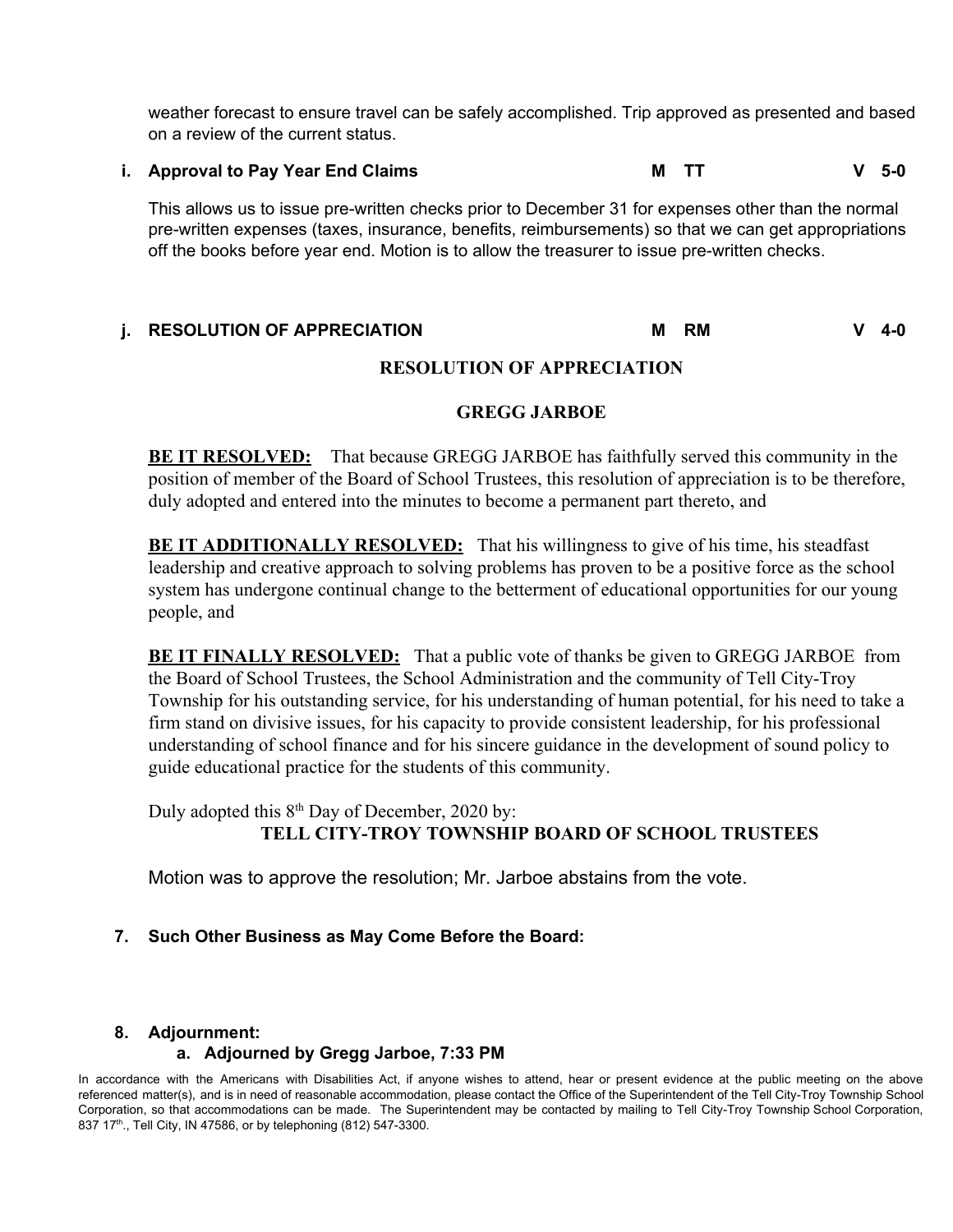This meeting is a meeting of the School Board in public for the purpose of conducting the business of the Tell City-Troy Township School Corporation and is not to be considered a public community meeting. There will be time for public participation as indicated by agenda item "Communications from the Public."

# **These minutes have been approved by the Tell City-Troy Township School Board of Trustees.**

**\_\_\_\_\_\_\_\_\_\_\_\_\_\_\_\_\_\_\_\_\_\_\_\_\_\_\_\_\_\_\_\_\_\_\_\_\_\_\_\_\_\_\_\_\_\_\_\_\_\_\_\_ \_\_\_\_\_\_\_\_\_\_\_\_\_\_\_\_\_\_\_\_\_\_\_\_**

#### **Board Secretary Date CONSENT AGENDA INFORMATION:**

**d.** Termination of Sara Sears, program assistant at WTE. On Thursday, November 19, 2020, Mrs. Noble addressed: Eating breakfast in class while on the clock Not following your schedule and taking extended breaks from the room Using your phone for games and calls when on the clock working with students Not following the school dress code Not following the attendance policy for leave requests Bill Harding is resigning/retiring at the end of the month (01.21.21) Marissa Schnell is resigning as a teacher from WTE **e.** Copier Mita PointSource Ai 3010 Tangent Computer C11C291035 Tangent Computer C11C291010 Compaq Presario SR1910SX Tangent Computer C13C246010 Tangent Computer C13C246016 Tangent Computer C13C246004 Tangent Computer C13C246024 Tangent Computer C13C246018 Tangent Computer C16C27D010 Kyocera Printer #5303 Tangent Laptop W811JHL91WX15133 IPAD DYTHQQ75DJ8R IPAD DYTHW4D5DKPH IPAD DYTHW8MADKPH IPAD DYTHW9NHDKPH IPAD DYTHW9WJDKPH Epson Projector #5918 Emerson DVD/VCR HP Monitor Samsung chromebook HY3A91KD734626 Samsung chromebook HY3A91KD734757Y Samsung chromebook HY3A91TD328494V Samsung chromebook HY3A91JD701890V